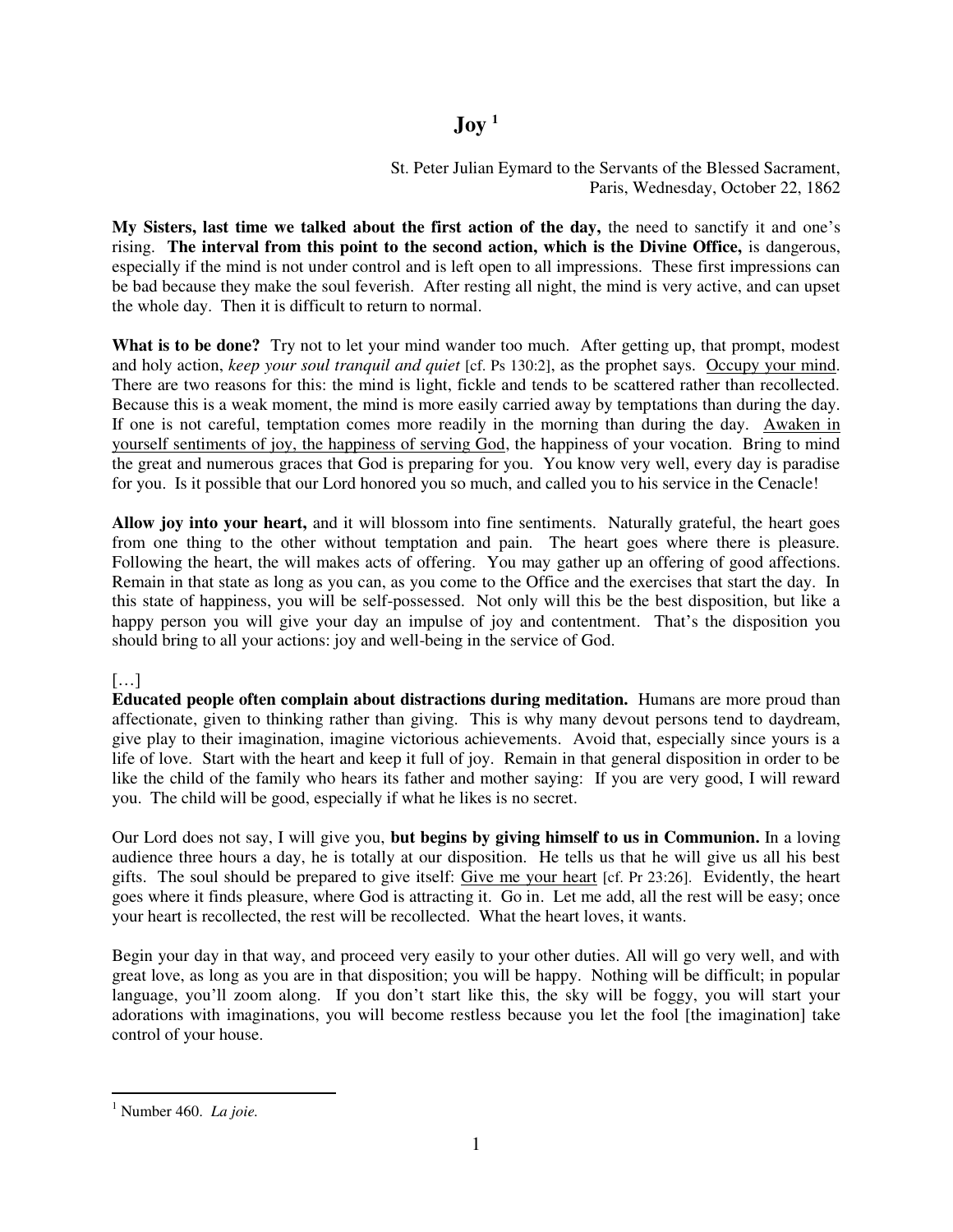**If the first move is good, the whole day will be good.** As the day begins, so goes the entire day. We become angry with God. What are you digging up in your memories? Leave them outside; they will only annoy you. As I told you, our Lord is behind the veil, under the sacred species, in the sacred Host, to use catholic language. Leave the memory, the imagination, and all that beyond the Jordan. Climb the mount of revelation, Mount Sinai, alone with our Lord. Your heart will speak well, because it will express clearly its strong feelings. Let yourself go, as you have already done on occasion.

How many times you have felt at ease at the feet of the Good Lord; it was not by way of the mind, since the mind is terribly fickle. Rather, you placed your heart at the feet of our Lord, and there you found your center. God reveals himself only in this way, and He cannot lie. *You would love the Lord your God with all your heart and all your strength* [cf. Mk 12:30]. Surely you could do this while making your bed, dressing up, and washing. These trifles are good enough to keep the mind busy. But your heart should be totally for the Good Lord. When a royal fiancée is preparing herself for the day, her heart is not focused on grooming, but on giving pleasure. The heart has good thoughts.

**Let us go farther; while it may seem to be nothing, this is perhaps of the utmost importance**. Bring that disposition of joy and happiness to your Communion, to all your exercises. Find happiness in serving the Good Lord, and bring that disposition to everything you do. Farther still, if that joy and happiness continue, don't look for other sentiments. These are the best of all. Don't look for others; your joy honors the Good Lord.

A master is pleased when his servants say they are happy, even when they have carried out heavy duties. If we are happy in our chores, the master will be pleased because we honor his goodness, serving him, showing him our love. We are happy because our heart is giving all its best. Even if we do only that, the Good Lord would be satisfied. When the heart is full of holy joy, do not sadden it by taking that joy away; that state of joy will not easily return. A child with candy will not want something bitter.

Do all you can to be in a state of joy. **The Eucharist is like a wedding; and a wedding is joyful and**  happy. A man has only one wedding day; but for the servants and adorers, it is a daily feast. In this state, you have to experience the joy and happiness of a wedding.

**Our Lord calls the Eucharist a feast. What is a feast?** It means joy and happiness and expansion of heart. You should always maintain that disposition. While reparation is needed, you should not remain there. Come back to joy. The only true disposition I know is what is proper to your vocation. Notice that most of the time the devil wants to take this joy away, to throw us into temptation and discouragement, to leave everything. The service of our Lord is really not so difficult; but one who lacks childlike joy will center on self-love. It is no good to weep constantly or live under stress. Beware of this temptation to sadness, because it is the death of love.

I assure you that I will give a negative vote for any candidate to our Eucharistic vocation who is constantly sad. A passing sadness, due to a particular cross, may be acceptable. What I mean is that one who gives in to sadness either does not understand our vocation or is unwilling to give herself totally to it. It is impossible to weep constantly, to live constantly on Calvary.

**Go to adoration in a spirit of joy.** If this joy persists, make use of it, for one hour, three hours, as long as possible, for it binds you to our Lord. Pay no attention to contrary feelings. Renew this joy when it seems to lessen, as you would blow on embers to renew their flame. By renewing this joy you will avoid troubles and temptations. When awakened at night after only one hour of sleep, provided you fell asleep looking forward with joy to the hour of adoration, you will rise with joy. Sloth and imagination will not have time to intervene when one is already on the way. If as you approach you look forward with joy to an hour in paradise, be sure that the hour will soon pass in this heavenly atmosphere.